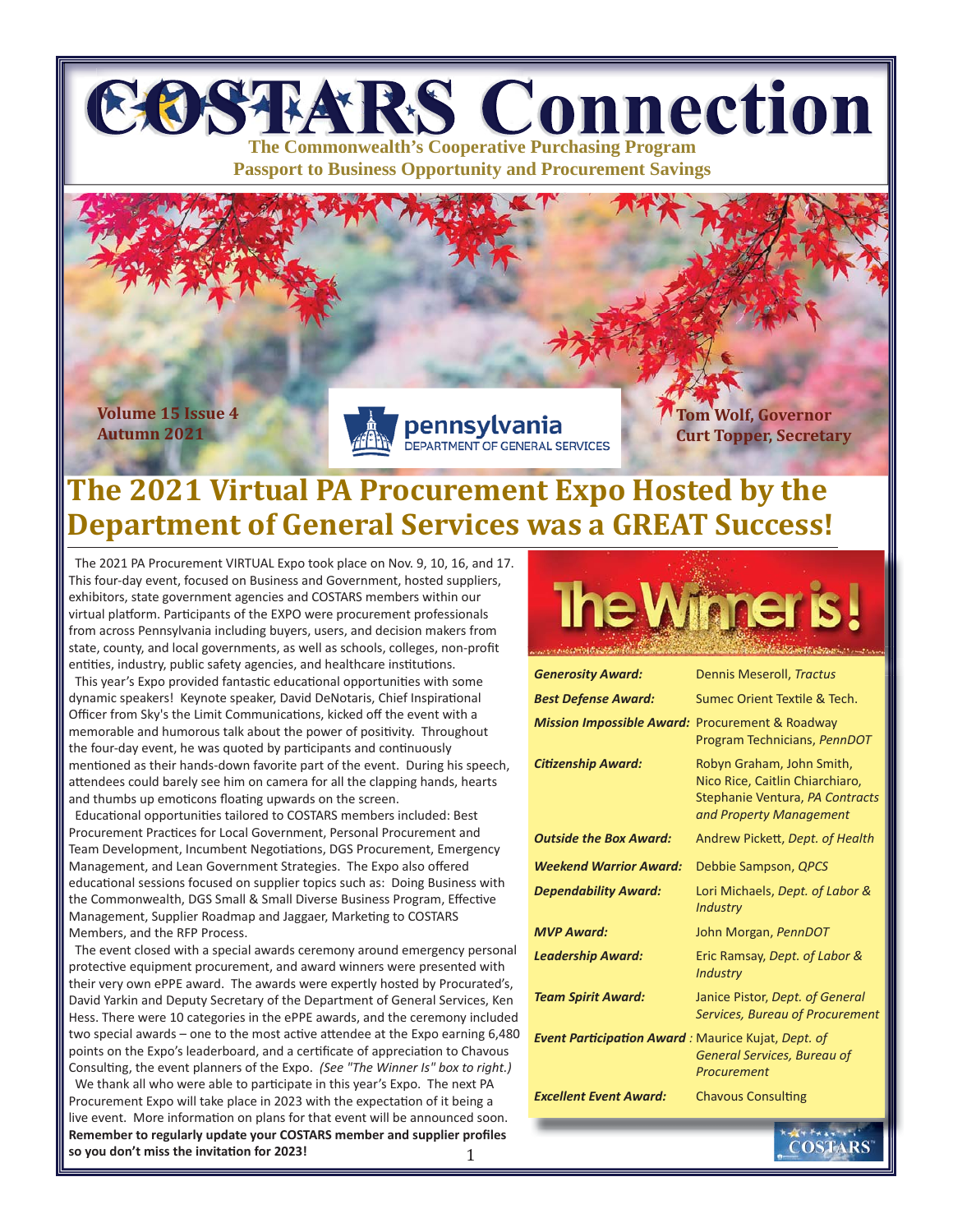### **Raise Your Hand If You Love a Rebate!**

COSTARS members who took advantage of the substantial savings available through the WEX fleet fuel program in 2021, under statewide contract #4400020592 WEX Fleet Card Services, have received a total rebate of \$170,788.13 from July - September of 2021 alone!

If your organization maintains a fleet of vehicles, you will want to participate in this contract. The WEX fleet fuel program helps COSTARS members control fueling and vehicle costs by simplifying fueling with purchase controls, spending limits, powerful online management tools, and acceptance at 95 percent of fueling stations. *Additionally, as a new account incentive, WEX and Sunoco will be off ering a \$0.25/gallon rebate for new customers.* 

#### **The deadline for applicaƟ ons for the 2022 WEX program is Jan. 31, 2022.**

The application is posted in the Newsflash section that can be located by visiting www.dgs.pa.gov/COSTARS > Member Information > Members Area. It's easy to apply because the RFP, vetting and paperwork are already done!

For more information about this program, or if you have any questions, contact WEX customer service at 1-866-527-8870 or visit www.wexinc.com/Pennsylvania/M26455.

### **GreenGov Council News**

#### **New to the Statewide Consulting Services ITQ...**

The statewide Consulting Services ITQ 4400007410 is now offering two new services to help agencies and COSTARS members identify high energy-consuming areas and enable them to implement sustainability solutions to minimize waste. Commercial Building Energy Audits are now available at audit levels 1 and 2 and follow the ANSI/ASHRAE/ACCA/Standard 211-2018. Energy Auditors will assess your building systems and site conditions, analyze, and evaluate equipment and energy use, and recommend strategies to optimize building resource use. Also offered as a new service on this contract, are ENERGY STAR Building Certifications that will verify your organization accounts for all energy use accurately, your building characteristics are properly reported, and indoor environmental quality has not been compromised in pursuit of energy conservation.

According to information from the Better Buildings Challenge, through the U.S. Department of Energy, approximately 20-30 percent of the energy used in our commercial buildings is wasted. This program has more than 360 organizations participating in the challenge, including many in Pennsylvania. The partners in this challenge have collectively reported 760 trillion Btus in energy savings and represents more than \$6 billion in cost savings since 2012. COSTARS member, Allegheny County Community College is one of the Better Buildings Challenge partners who set an energy goal of 20 percent reduction in Energy Intensity and has already exceeded that goal – currently at 25 percent! One area they found great energy savings potential was in their campus computer network. Once implementing a network-wide power management system, they experienced a massive 74 percent decrease in total kWh consumption equating to savings between \$60,000-\$75,000 annually. Commercial building energy audits are the first step in identifying areas of focus to achieve energy and cost savings.

As organizations progress in decreasing energy waste and experience money savings, it is wise to receive an ENERGY STAR Building Certification. This certification is not only a badge of honor but has tangible value as well. According to the [ENERGY STAR](https://www.energystar.gov/buildings/building_recognition/building_certification) website, buildings with ENERGY STAR certifications have higher building valuation than non-certified buildings. These certified buildings also have higher occupancy rates, command higher rent, and federal tenants can only lease ENERGY STAR-certified buildings. Loans for ENERGY STAR buildings often secure longer loan terms and lower interest rates. Certification can also affect your workforce as well. Millennials, with laser focus on the future and sustainability, prefer to work for environmentally conscious organizations.

Suppliers wishing to qualify under the Consulting ITQ Contract 4400007410, can visit the Department of General Services ITQ Documents and [Info web page to view the statement of work and to be eligible to provide service to agencies and COSTARS members.](https://www.dgs.pa.gov/Materials-Services-Procurement/Procurement-Resources/Pages/ITQ-Documents.aspx)

Members interested in energy conservation and savings can view this contract's suppliers at **eMarketplace** by searching contract number 4400007410. Additional energy-related, COSTARS-exclusive contracts are available as you strive for energy efficiency – COSTARS-28 Energy **Conservation Management Supplies and COSTARS-30 Energy Consulting Services.** 



 *The [American Council for an Energy-E](https://www.aceee.org/state-policy/scorecard)ffi cient Economy ranks states on a State Energy Effi ciency Scorecard.*

 *In 2020, Pennsylvania ranked 19th, falling one posiƟ on from the previous year. PA scored 22 points out of a possible 50 in overall comparison to naƟ onal median scoring in the categories of uƟ tliƟ es, transportaƟ on, building policies, state-led iniƟ aƟ ves and appliance standards.*

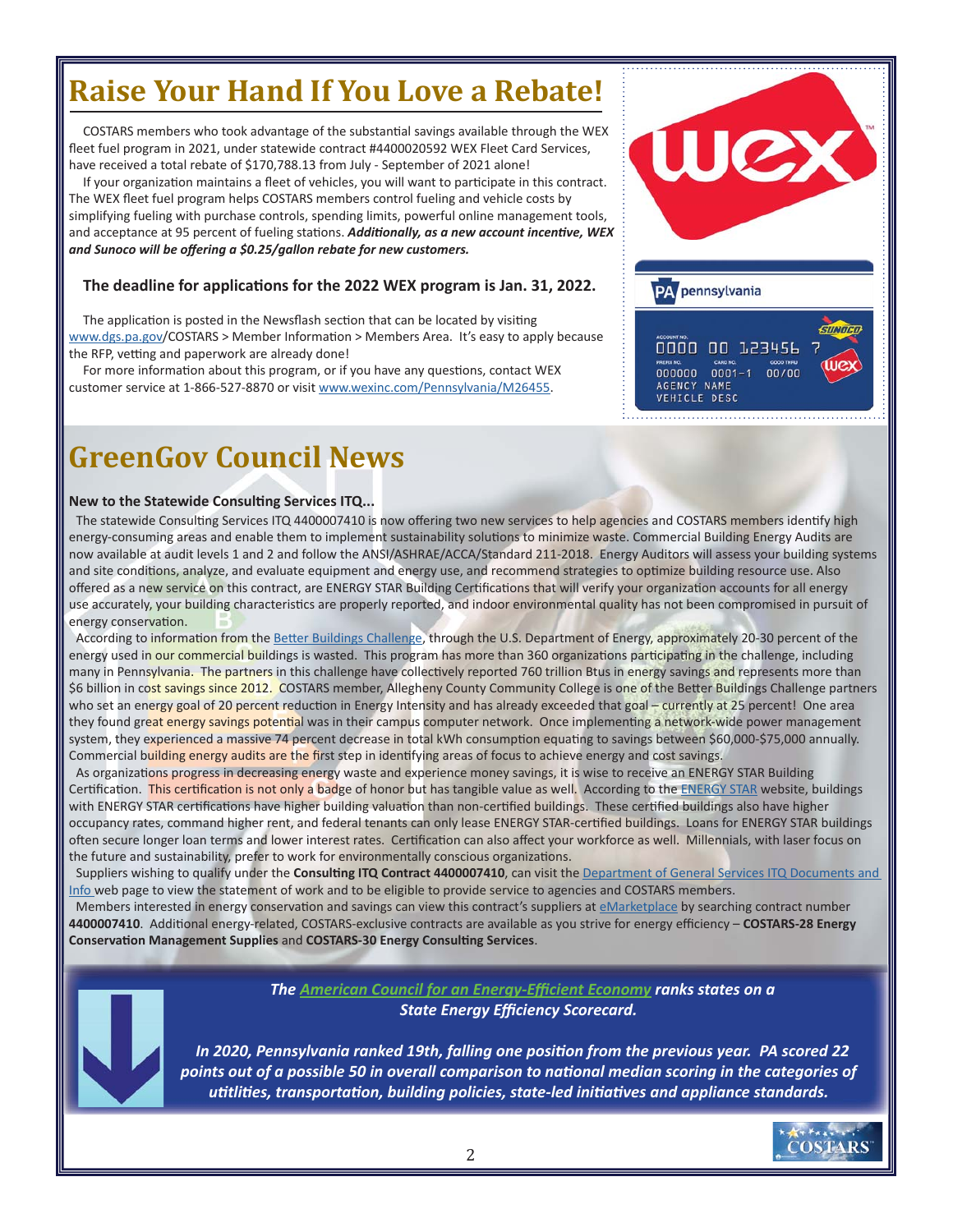# **A Supplier's Guide to Quarterly Sales Reporting**

Per DGS contracts, COSTARS-authorized and -participating suppliers are required to electronically report COSTARS sales on a quarterly basis. The COSTARS team analyzes this information and uses it for future program improvement recommendations. This data is also used in reporting to leadership and legislature on the effectiveness of the program, especially in defining transactional savings for the members. If you have participated in a COSTARS presentation, you will already know that a member invests approximately \$3,600 in advertising costs, administrative costs, and attorney's fees every time they go through the formal bidding process. These sales reports help us calculate how much savings COSTARS members experience overall and individually by purchasing through the program rather than through the public bidding process.

COSTARS quarterly sales are reported within the COSTARS Supplier Gateway (accessed by logging into the PA Supplier Portal.)

#### **What is a Transaction?**

One challenge in quarterly COSTARS sales reporting is defining what a Transaction is regarding COSTARS member procurement. When submitting "# of Sales Transactions" in your sales journal, it is important to understand that this figure is *not units sold*. The sales transactions represent the number of purchase orders fulfilled.

For example, a sale to a member for \$21,383 for 26 units would be ONE transaction. If they needed an additional 50 units later in the same quarter, and didn't include them in the first order, that would be considered a separate transaction because each transaction was placed on different purchase orders. When reporting these sales, you would list these as *TWO individual records* on your sales report and indicate ONE transaction on both records.

We use the transaction quantity to determine how much a COSTARS member saved by not having to go through formal bidding. Many of our members must adhere to the rules of the PA Procurement Code and the threshold requirements within that code. The number of transactions should equal how many times the customer would have formally bid, if they had not used COSTARS. If a customer made multiple purchases over a short period of time, and if they had to formally bid, they probably would have just included all the purchases in one bid package. So, the correct number of transactions would be "1." When reporting sales, a supplier should combine all its sales for the same customer for the same product category in the same quarter, as one entry and one transaction. When in doubt, a supplier should always enter one transaction.

#### **Not Sure How to Report Your Quarterly COSTARS Sales?**

COSTARS offers step-by-step training modules on many processes within the program. Visit www.dgs.pa.gov/COSTARS > COSTARS Process – Online Trainings. Scroll down to the Supplier Training section and click on the [Report COSTARS Sales](https://help.myworkplace.pa.gov/gm/folder-1.11.115615?originalContext=1.11.97212) training module. Here's a tip: the module opens to a version called Cue Card. If that is not a version you find easy to use, use the drop-down arrow in the upper right-hand corner to select the Simulation or Guided Help version. The Simulation view is just like watching someone move through each step on the website.

#### **Quarterly COSTARS Sales Reporting Reminders**

 Don't worry – you don't have to remember when to report sales on your own. The COSTARS team sends reminder emails when the current sales reporting window opens. You will receive your first reminder to report the last quarter's sales at the beginning of the month that starts a new quarter (January, April, July, & October) and suppliers who have not yet reported sales

for the previous quarter will receive a second reminder mid-month, about two weeks after the first.

 Because we send these reminders, it is very important that you view your supplier profile in the COSTARS Supplier Gateway. For suppliers **holding more than one contract, you will need to update your**  supplier information on each contract you hold.



**When making changes to your supplier profile, you must change it in both the PA Supplier Portal and in the COSTARS system. The profiles are separate and do not** automatically update the other when changed. Step**by-step instructions on updating supplier profiles can be** found by visiting:

 The [PA Supplier Portal Administrator Support](https://www.budget.pa.gov/Services/ForVendors/Pages/PASP-Admin-Support.aspx) page provides instruction on many types of updates within the PA Supplier Portal including updating company information and editing user (supplier contact) information.

Instructions on how to Update COSTARS Supplier Information [and other COSTARS supplier processes](https://help.myworkplace.pa.gov/gm/folder-1.11.115602?originalContext=1.11.97212) are found in the COSTARS Process – Online Training Center at www.dgs.pa.gov/COSTARS.

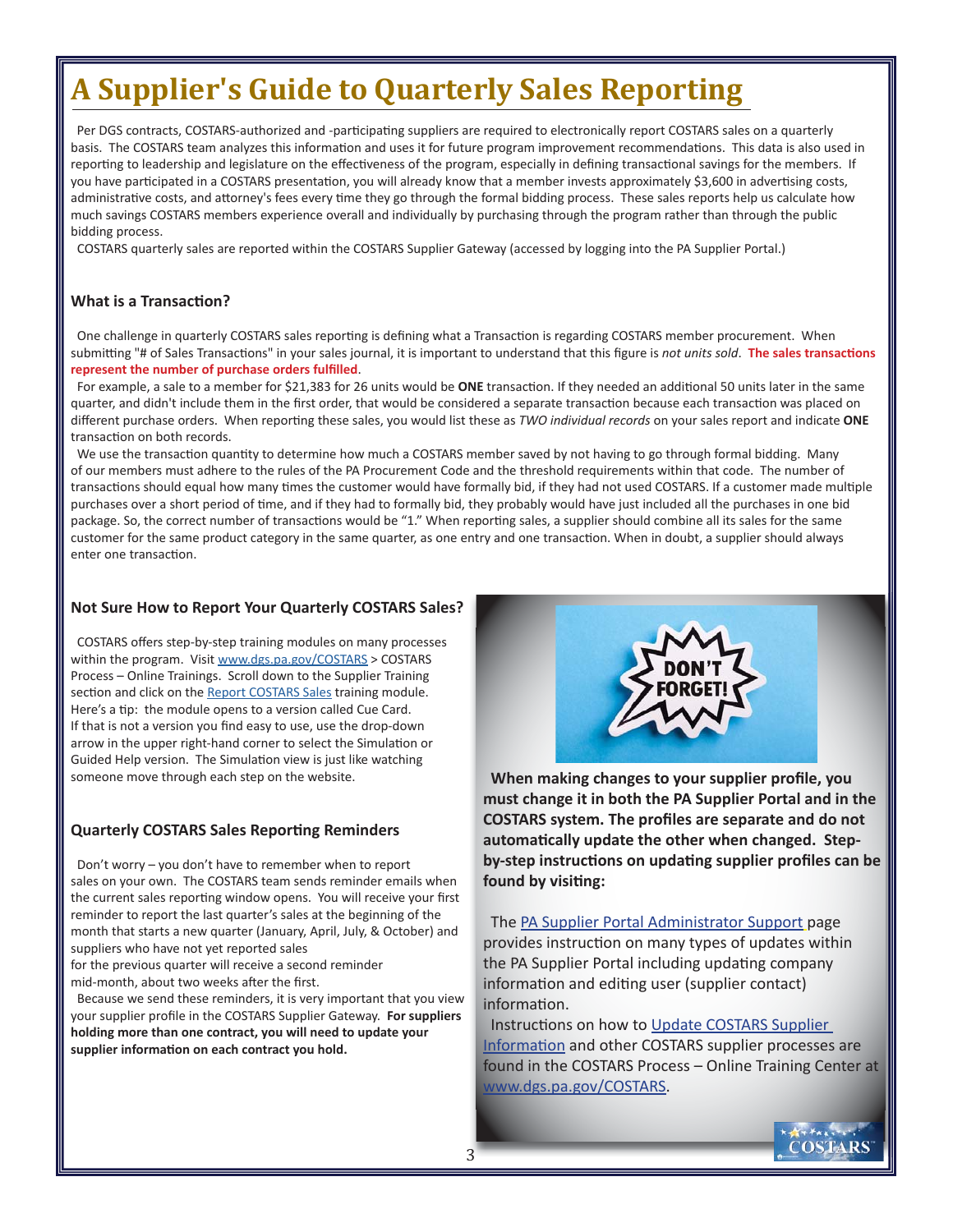## **Missed a COSTARS Webinar Opportunity?**

The COSTARS team was busy in 2021, creating educational opportunities, via webinars, for our members and suppliers. We know your schedules are full and you may not have had the chance to participate in a live event this year, so we have recorded each session to allow our members and suppliers the option to view the webinars at their convenience.

These sessions are created with our program users in mind. What contracts offer savings opportunities members may not know about? What technologies or processes can help members provide more efficient and effective service to their communities? How can vendors become COSTARS-authorized suppliers and how do they engage with the COSTARS members once awarded a contract?

This year's recorded sessions are listed below, and the title of each session is hyperlinked to the recordings. The event type column indicates whether the session is tailored to members or suppliers.

We are actively working on our 2022 webinar offerings which will be announced in the Winter COSTARS Connection newsletter!

| <b>Date</b> | <b>Title</b>                                                                                    | <b>Description</b>                                                                                                                                                                                                                                                                                                                                                                                                                                                                                                                 | <b>Event Type</b>       |
|-------------|-------------------------------------------------------------------------------------------------|------------------------------------------------------------------------------------------------------------------------------------------------------------------------------------------------------------------------------------------------------------------------------------------------------------------------------------------------------------------------------------------------------------------------------------------------------------------------------------------------------------------------------------|-------------------------|
| 1/26/2021   | <b>Boost Your Customer Base with</b><br><b>COSTARS</b>                                          | This session is filled with valuable business-<br>building information for suppliers about the<br>COSTARS program. Viewers will learn how<br>suppliers save valuable time and money when<br>doing business with Local Public Procurement<br>Units and how to submit a bid package to hold a<br>contract with DGS.                                                                                                                                                                                                                  | <b>Supplier Webinar</b> |
| 2/17/2021   | <b>COSTARS for Newbies: Efficient</b><br>and Cost-Effective Procurement                         | Does your procurement process take time and<br>feel like a burden? This session will discuss<br>how the COSTARS program offers members an<br>efficient and cost-effective procurement strategy<br>that is hassle-free. Viewers will see a detailed<br>demo on how to search COSTARS-exclusive and<br>statewide, COSTARS participating contracts to<br>find the supplies and services you need.                                                                                                                                     | Member Webinar          |
| 3/16/2021   | <b>Energize Your Budget with</b><br><b>COSTARS and PSFEI - Member</b><br><b>Success Stories</b> | This session will enlighten viewers on the<br>benefits and process of using PSFEI and DGS-BOP<br>to shop for savings in electric options. Viewers<br>will learn how to experience certainty in their<br>energy budget as PSFEI's Electricity Procurement<br>Services Program safeguards participants from<br>price fluctuations.                                                                                                                                                                                                   | Member Webinar          |
| 4/14/2021   | Procurated: Capitalizing on the<br><b>Experiences of Your Procurement</b><br>Community          | Do you use product and supplier reviews and<br>star ratings when making personal purchasing<br>decisions? Did you know that procurement<br>professionals have a tool providing that<br>same feedback from past purchasers for your<br>professional decision-making process?<br>This session explores Procurated, a<br>comprehensive vendor performance<br>management tool, and shows viewers the<br>benefits of adding this to their procurement<br>toolkit.                                                                       | Member Webinar          |
| 5/11/2021   | <b>Supplier Guide to a Successful</b><br><b>COSTARS Member Experience</b>                       | I am a supplier who holds a COSTARS-exclusive<br>or a statewide, COSTARS participating contract.<br>How do I engage with COSTARS members? How<br>do members know about the products and<br>services I offer at a competitive price? These<br>questions and more are answered in this Supplier<br>Guide to a Successful Member Experience.<br>Suppliers will learn how to locate the member<br>contact list and create impactful marketing to<br>make them top of mind when a member needs<br>the products and services they offer. | <b>Supplier Webinar</b> |



4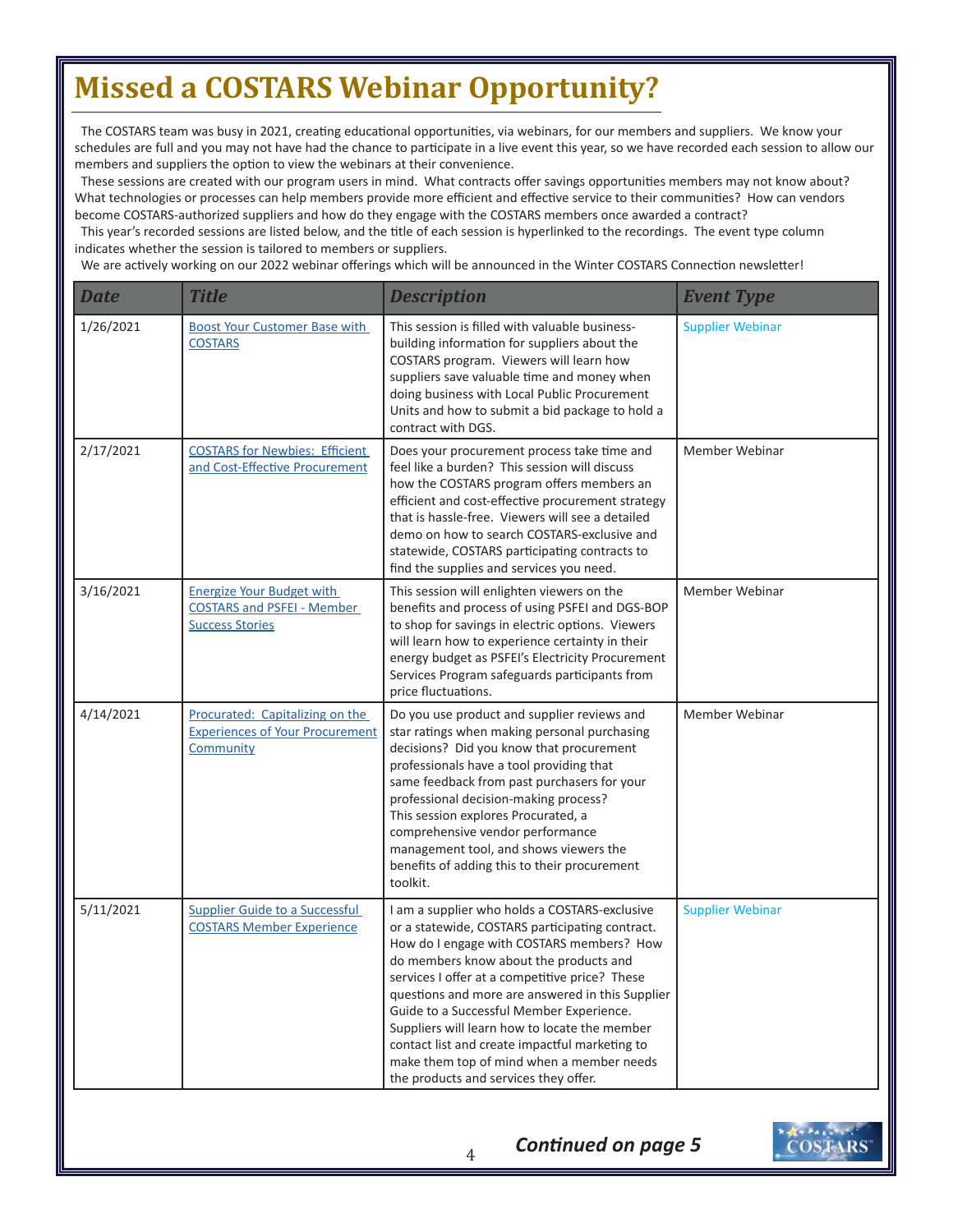## **Missed a COSTARS Webinar Opportunity?, cont.**

| <b>Date</b> | <b>Title</b>                                                                                          | <b>Description</b>                                                                                                                                                                                                                                                                                                                                                                                                                                                                              | <b>Event Type</b> |
|-------------|-------------------------------------------------------------------------------------------------------|-------------------------------------------------------------------------------------------------------------------------------------------------------------------------------------------------------------------------------------------------------------------------------------------------------------------------------------------------------------------------------------------------------------------------------------------------------------------------------------------------|-------------------|
| 6/9/2021    | <b>Technology Roadmap: What</b><br><b>Technology Upgrades Will Be</b><br><b>Keys to Your Success?</b> | The information highway moves at the speed of<br>light. Without a map of where the tech industry<br>is heading and its capabilities, it is difficult to<br>budget for our long-term technology resources.<br>This session explores technology upgrades that<br>may allow members to serve communities more<br>efficiently and effectively.                                                                                                                                                      | Member Webinar    |
| 7/13/2021   | <b>Going Green: COSTARS</b><br><b>Contracts That Save Your Green</b>                                  | Green procurement does not have to break<br>your budget. Although green products may<br>have increased upfront costs, long-term costs<br>decrease because these are designed to not<br>only last longer but benefit the environment<br>and community health. This session educates<br>viewers on the benefits of pairing green<br>advantages with competitive pricing on COSTARS-<br>exclusive and statewide, COSTARS participating<br>contracts and how to locate these types of<br>contracts. | Member Webinar    |
| 8/11/2021   | <b>COSTARS Communications</b><br><b>Solutions</b>                                                     | Especially during this time of virtual workplace<br>evolution, do your communications methods<br>allow for your team to work at peak<br>performance? Are you able to effectively convey<br>important messaging to your clients? This<br>session explores communications strategies to<br>assure viewers their message is received loud<br>and clear.                                                                                                                                            | Member Webinar    |

**Links to COSTARS webinar recordings can be found at any time at www.dgs.pa.gov/COSTARS > COSTARS Process - Online Trainings.** 

This webpage is organized in two sections: Member Trainings and Supplier Trainings.



#### **August**

**New Castle News** - Shenango Township approved the purchase of a pole-mounted, semi-permanent Speed Alert Solar-Powered Speed Minder System from All Traffic Solutions through COSTARS, the Commonwealth of Pennsylvania's cooperative purchasing program.

**Meadville Tribune** - Meadville Area Water Authority (MAWA) approved a new vehicle: a Kubota RTV-X1100C utility vehicle (UTV) purchased from Greenhill Farms Equipment Inc. of Cambridge Springs. The UTV was

*Continued on page 7* 

UTV will be used at the authority and will free up a full-size vehicle from being used to plow the parking lot and perform functions that would otherwise be performed by a skid-steer loader.

#### **September**

Standard-Speaker - The West Mahanoy Twp. supervisors voted on the purchase for a 2022 International Model HV507 dump truck and spreader. It is being purchased through the state COSTARS program from Five Star International, LLC.

Republican Herald - The Mahanoy Area School District, wishing to upgrade its electronic systems to improve communications between the main campus and other sites and vehicles, unanimously accepted a proposal from Green's Communications, Pottsville, to upgrade the district radio system to a digital trunked two-way system, which will be completed under COSTARS, the state's cooperative purchasing program. The board also approved several other purchases through the COSTARS program: the installation of two gas-fired heating units and a propane tank for the transportation building from McClure Co., Harrisburg; two 2022 Chevrolet Express nine-passenger vans from Bob Fisher Chevrolet, Reading; and the installation of a LED sign with bollards from Bartush Signs, Orwigsburg.

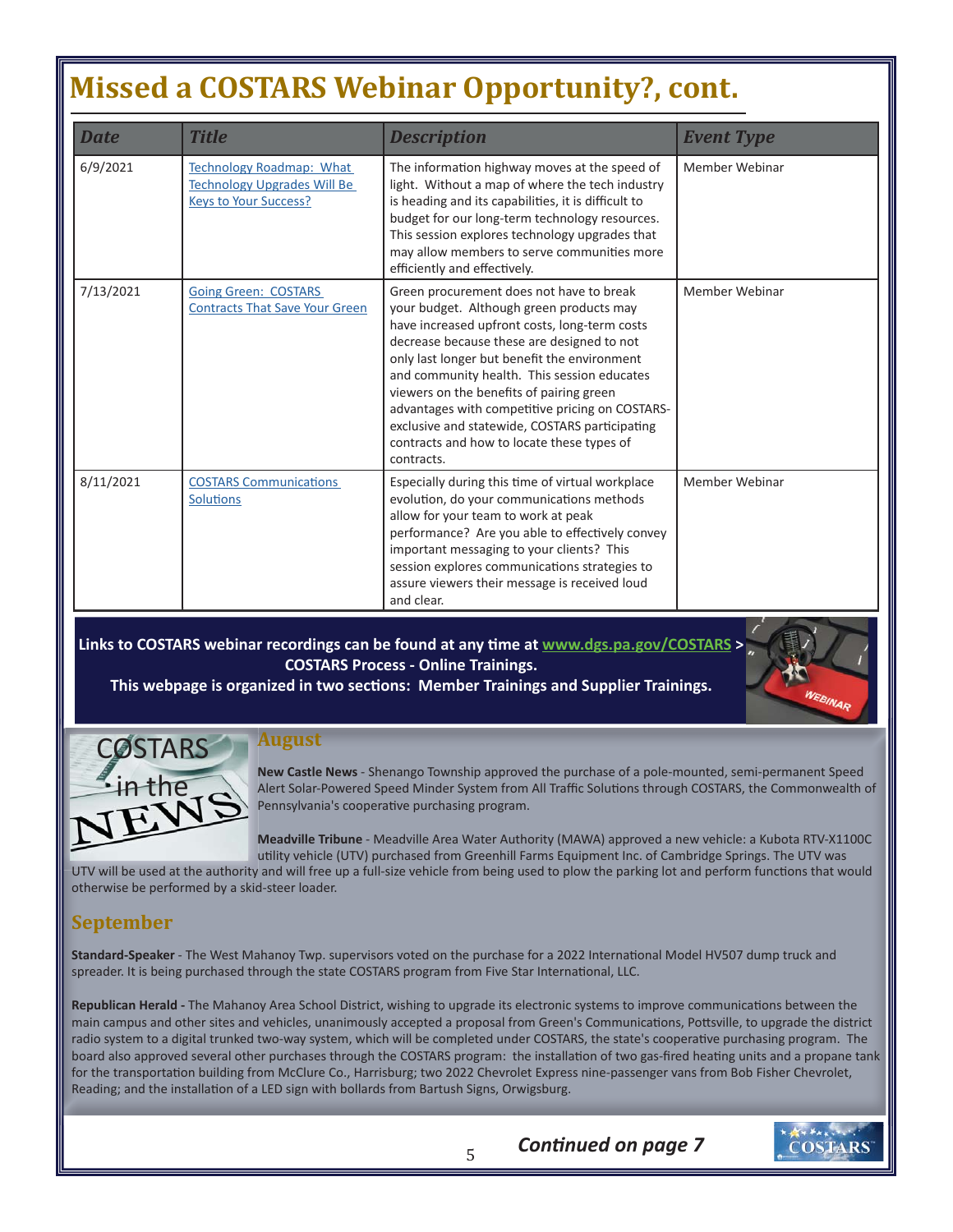### **COSTARS Program Evolution, Part 1**

Over the last two years, we experienced a lot of change and the COSTARS team has seen that change in the form of staffing. All good things! As we announced in our last newsletter, we had two retirements and now several promotions.



 This summer, the COSTARS team bid adieu to Dawn Eshenour, the Chief of the Supplier Development and Support Division, who was instrumental in the growth of the COSTARS program from its inception. The team was sad to see her go, but we were pleased to hear about all the plans she had for the new retirement chapter of her story. But what does the program do without its fearless leader?

 Enter, Kim Bullivant! Kim joined the COSTARS team in 2013 as a Marketing Manager, evangelizing the benefits of

the program across the commonwealth to organizations eligible for membership and suppliers. Prior to joining the team, she held the role of Internal Communications Manager for PennDOT's Driver and Vehicle Services where she applied the valuable marketing and communications experience she gained in private industry.

Over the last eight years marketing the COSTARS program, Kim had her hands in all aspects of the program. She became experienced in all COSTARS-exclusive contracts, COSTARS participating statewide contracts, the sodium chloride (bulk road salt) program, governor's initiatives, and had vision into a plethora of topics that affect our member organizations and COSTARS-authorized suppliers. She was Dawn's right-hand in implementing program initiatives and processes, the facilitator of the PA Procurement Expo, and a leader in the creation of the new Electronic Bidding system that will be launched soon!

Because Kim has served as the external representative of the program, she has built strong relationships with partners of the program including PSATS, PSAB, CCAP, UniqueSource, Procurated, members and suppliers.

 The team looks forward to Kim's leadership and vision as the program continues to evolve!



 The COSTARS team also announces a new Program Manager –

 Stacey Logan-Kent. Stacey has a vast knowledge of where COSTARS has been and plans to ready the program for the future needs of our members and suppliers.

 Over the past 10 years, Stacey has played an integral role in the growth of the COSTARS Program, by managing several contracts, contributing to the development and implementation of the COSTARS electronic management system,

and most recently acting as project manager, alongside Kim, for the development and implementation of the new COSTARS electronic bidding system.

In her new position, Stacey will continue to support the vision, mission, and growth of the COSTARS Program, promoting the benefits of the program to local public procurement units, as well as the opportunities available to suppliers in Pennsylvania and nationwide.

 Stacey began her commonwealth career in 1990 with the Pennsylvania State Police (PSP), gaining a wealth of experience in different capacities, including her first taste of the procurement world as a purchasing agent for the PSP Bureau of Staff Services. In 2004, she was promoted to commodity specialist within the Department of General Services (DGS) and was assigned to the Pennsylvania Emergency Management Agency's (PEMA) Homeland Security Grant Program. In 2011, she assumed the commodity specialist position within the COSTARS team. We welcome Stacey in this new role!



#### At the beginning of October, Priscila Bills, the COSTARS Management

Technician many of you spoke to when calling our toll-free number or emailing COSTARS, was promoted to the role of Administrative Officer 1 within the DGS Bureau of Procurement (BOP) after three years with the COSTARS team. As the first point of contact for COSTARS members and suppliers, she was the front line with a wealth of COSTARS knowledge! Additionally, Priscila has very successfully collaborated on or led several special projects including new legislator orientation, procurement expos, and special purpose media posts.

You may or may not know that Priscila is a native Brazilian and was just recently married in Brazil. While at her wedding in Brazil, she received the news of her promotion! We will miss Priscila on the COSTARS team but wish her well in her new role in BOP. We are in the process of filling her Management Technician role and you will meet her replacement soon!

We are currently in the process of filling several COSTARS positions-across the commodity specialists, marketing and management technician roles. Stay tuned to future newsletters for COSTARS Program Evolution - the Sequel!